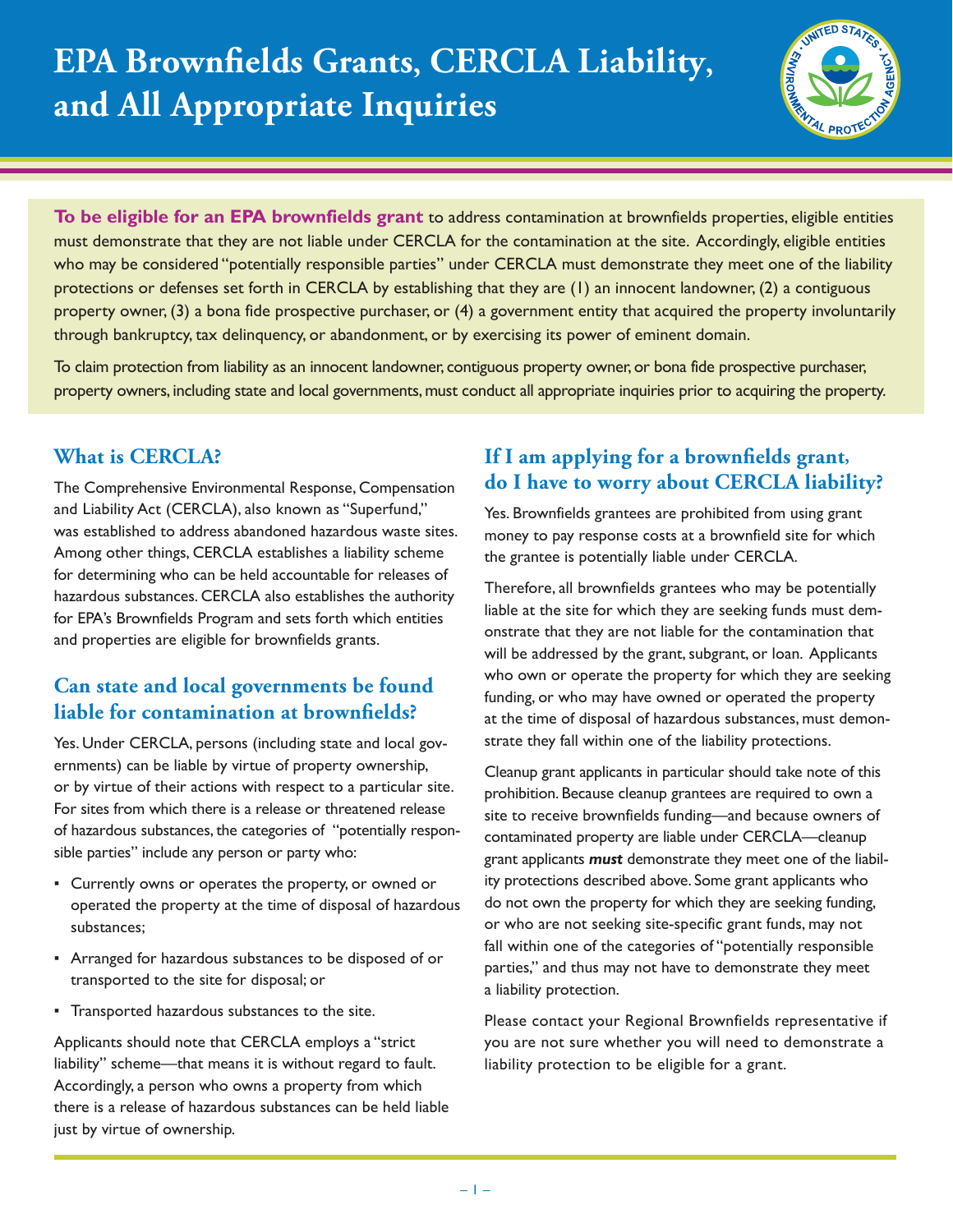## **Who may be protected from liability under CERCLA?**

The CERCLA statute provides protection from liability for certain parties, provided they comply with specific criteria outlined in the statute. Parties provided protection from CERCLA liability include:

- Innocent landowners (CERCLA §101(35)(A))
- Contiguous property owners (CERCLA §107(q))
- **Bona fide prospective purchasers (CERCLA §§101(40)** and  $107(r)$ )
- Units of state or local government that acquire ownership or control involuntarily through bankruptcy, tax delinquency, or abandonment (CERCLA §101(20)(D))

Government entities that acquire property by eminent domain (CERCLA §101(35)(A)(ii))

• Not be affiliated with any liable party through any familial relationship or any contractual, corporate or financial relationship (other than a relationship created by the instrument by which title to the property is conveyed or financed).

NOTE: Property acquisition includes properties acquired by gifts and zero price transactions.

#### **How can a state or local government demonstrate that it is not liable for contamination at a brownfield?**

All state and local governments that may be potentially liable at a site for which they are applying for funding (including site-specific assessment grants, cleanup grants, or subgrants or loans from revolving loan funds), *must* demonstrate that they qualify for one of the CERCLA liability protections. All non-profit entities applying for brownfields cleanup grants also must make this demonstration.



Eastern Manufacturer Brewer, Maine, prior to cleanup (above) and after (right)



## **What are the conditions for attaining liability protection under CERCLA?**

To be eligible for liability protection under CERCLA as an innocent landowner, contiguous property owner or bona fide prospective purchaser, prospective property owners must:

- ƒ Conduct All Appropriate Inquiries in compliance with 40 CFR Part 312, prior to acquiring the property;
- Comply with all Continuing Obligations after acquiring the property. (CERCLA  $\S(101(40)(C - G)$  and  $\S(107(q)(A))$  $(iii - viii)$ ; and

To demonstrate that it qualifies as an innocent landowner, contiguous landowner, or bona fide prospective purchaser, the applicant must:

- **Conduct All Appropriate Inquires prior to acquiring the** property, *and*
- Comply with all Continuing Obligations after acquiring the property.

State and local governments that acquired a property involuntarily through bankruptcy, tax delinquency, or abandonment, or by exercising their power of eminent domain, do not have